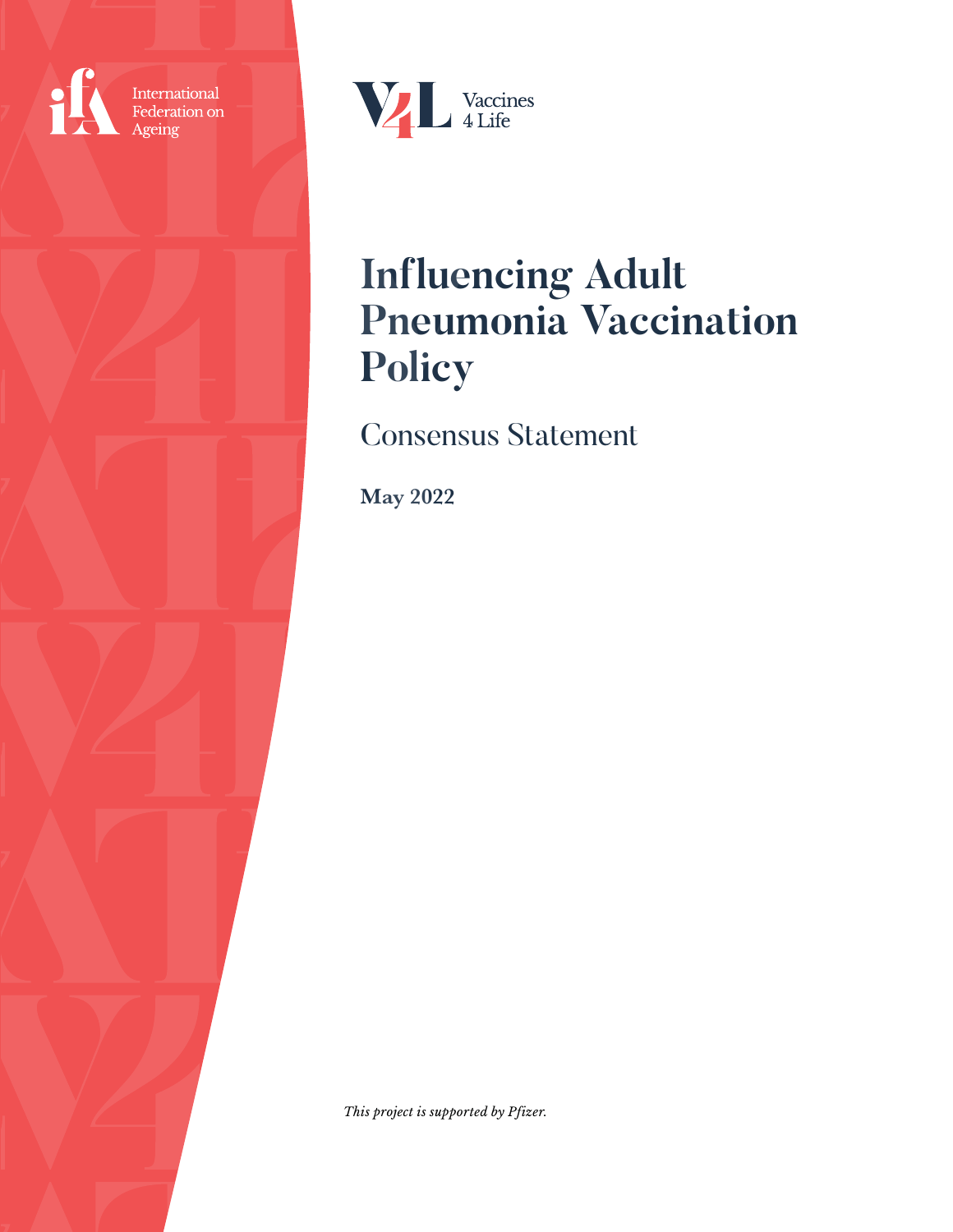# Acknowledgments

The International Federation on Ageing (IFA) wishes to convey sincere gratitude to expert meeting delegates, whose presentations and thoughtful participation informed the development of this statement:

#### **Mr. Radu Ganescu,**

President, *National Coalition of Organisations for Patients with Chronic Conditions of Romania (COPAC);* Vice President, *The European Patients Forum Board*

**Dr. Jirí Horecký,** President, *European Ageing Network*

#### **Dr. Marta Lomazzi,**

Executive Manager, *World Federation of Public Health Associations*

#### **Dr. Stefania Maggi,**

Vice President*, European Interdisciplinary Council on Aging (EICA)*

#### **Dr. Jean-Pierre Michel,**

Professor of Medicine, *Geneva University Medical School*

**Ms. Daniela Quaggia,**  Senior Project Manager, *Cittadinanzattiva-Active Citizenship Network*

#### **Dr. Xenia Scheil-Adlung,**

United Nations Representative for Geneva, *International Federation on Ageing*

#### **Ms. Barbro Westerholm,**

Senior Member of Parliament, *Sveriges Riksdag*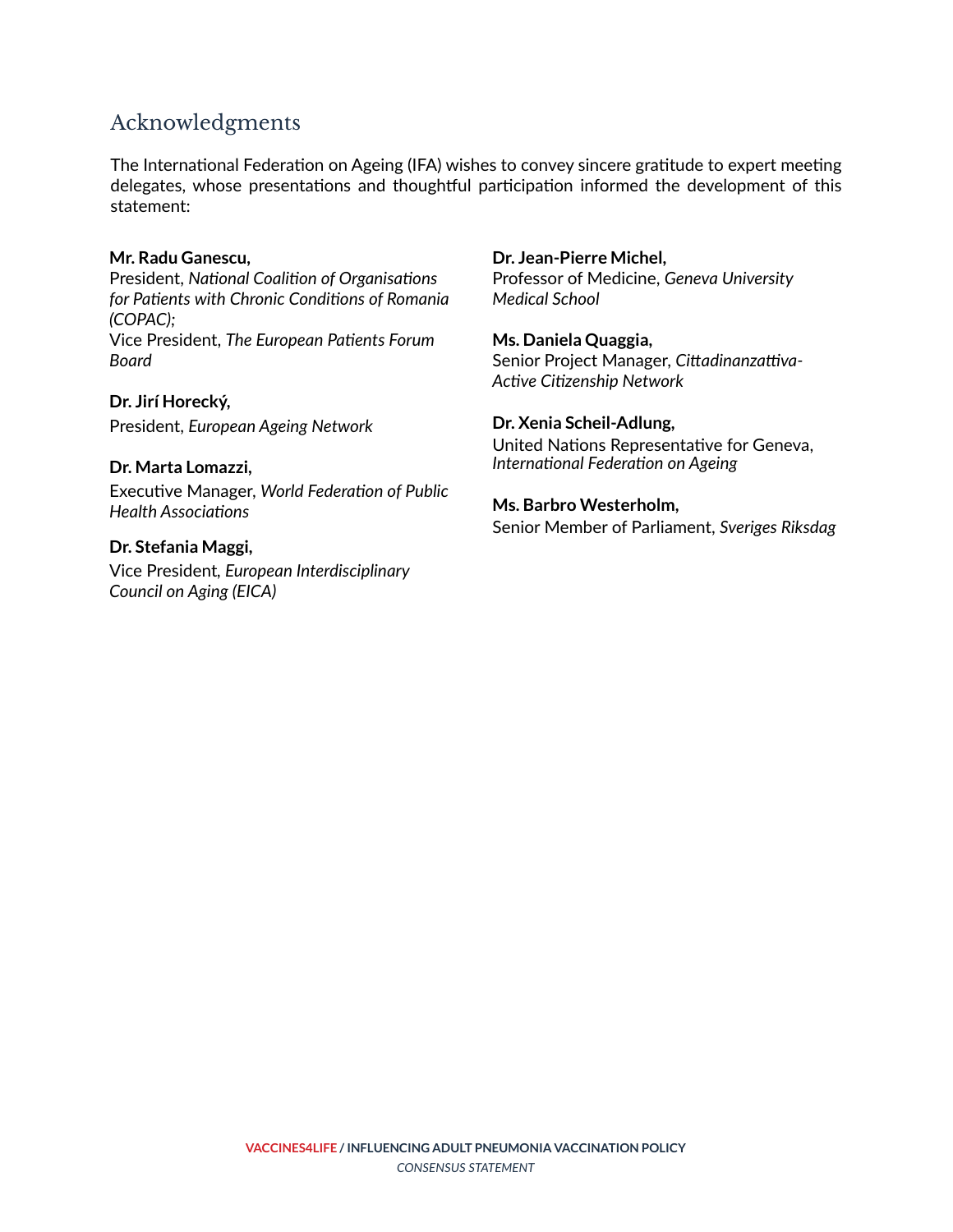Pneumococcal pneumonia is a growing public health issue, which disproportionately affects older people and at-risk adults. Older people and those with chronic comorbidities, such as heart diseases, lung diseases and diabetes, are at a greater risk of pneumonia.<sup>1,2</sup> Rapid global population is associated with an increased incidence of chronic comorbidities and significant burden on the health and social care system. The Global Burden of Diseases Study finds that across nearly two decades, deaths from pneumonia among adults more than 70 years of age increased by  $60.4\%$ <sup>3</sup> The burden of pneumonia on individuals, societies and economies is even greater considering pneumonia is a leading cause of frailty, hospitalization and functional decline.

Despite these devastating health and social consequences, pneumonia does not galvanize international attention nor do campaigns exist to inform at-risk adults and older people on causes, consequences and prevention of pneumonia. Pneumococcal pneumonia is vaccine preventable and, in many countries, recommended for older adults, yet vaccination uptake remains suboptimal in this group. There is a lack of awareness of pneumonia vaccination amongst older people. For example, the PneuVUE study examined awareness and uptake of adult pneumonia vaccination across nine European countries and found that only 29% of adults surveyed are aware it is possible to be vaccinated against pneumonia, while only 16% of those at higher risk of pneumonia have been vaccinated.4

In response to the lack of awareness on pneumonia vaccination amongst older people and at-risk adults, the Influencing Adult Pneumonia Vaccination Policy study sought to understand the landscape of policies, public health messages and campaigns across nine European countries. This study revealed limited if not absent public health messaging on pneumococcal pneumonia vaccination targeted to high-risk adult populations from both governments and civil society organizations. Even when pneumococcal vaccination is included in national immunization programs, there is little publicly available information to inform the decisions made by adults to be vaccinated against this vaccine preventable disease.

A recent meeting of European experts, including gerontologists, public health experts, civil society leaders, and government, was held to discuss the study findings and gain consensus on policy actions needed to improve pneumonia vaccination uptake. A defined set of actions is needed at global and regional levels to improve uptake of pneumonia vaccination including:

## **1. Recognizing the human and economic value of vaccination**

Experts noted that poor vaccination uptake, and negligence in communication on vaccination to older and at-risks adults, results in unnecessary suffering and diminished health. This suffering is unacceptable from a human rights perspective and preventable with vaccination. Pneumonia vaccination preserves health and quality of life at an individual life, while also providing economic value at a society level. Robust data on the global burden of pneumococcal pneumonia and cost-effectiveness of vaccination is needed to accurately demonstrate this value.

## **2. Combatting ageism**

It is widely recognized that there is a dominant focus on childhood vaccination, and for good reason, yet the same attention and investment is not paid to vaccination for older people. Global and national collaboration is needed to sensitize stakeholders on ageism in healthcare systems, which leads to the exclusion of older people from vaccination programs and educational campaigns. Global agendas, such as the United Nations Decade of Healthy Ageing<sup>5</sup> and the World Health Organization's Global Report on Ageism<sup>6</sup> can be used a lever for combatting ageism and prioritizing adult vaccination.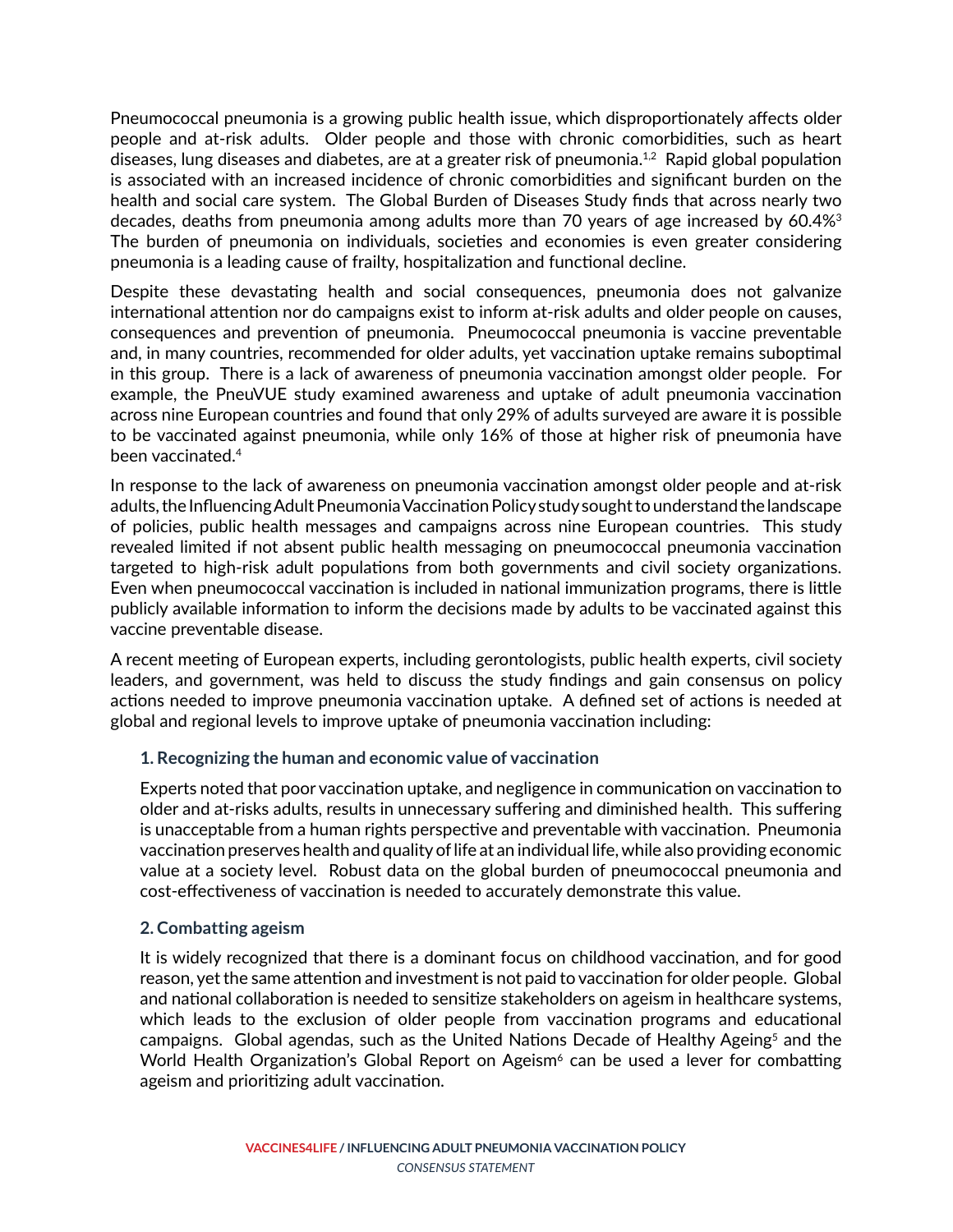### **3. Collaboration amongst stakeholders**

Experts discussed the need to better engage all stakeholders on the topic of improving adult vaccination coverage, including healthcare providers, healthcare specialists, social workers, government, industry, civil society, and community leaders. There is a co-responsibility amongst all stakeholders to improve awareness and access to pneumonia vaccination. Civil society organizations have a particular role to play in facilitating the joining of stakeholders.

#### **4. Effective Communication**

Experts agree that communication at many levels is required to improve pneumonia vaccination uptake and that effective communication should be embedded in a broader policy approach.

- There is a need to increase vaccination literacy amongst older people to raise awareness of the consequences of vaccine preventable diseases (VPDs), the benefits of vaccination and how to receive vaccination.
- Healthcare providers require greater education, time and incentive to communicate with patients about vaccination in later life, and the importance of prevention. Providers need support in communicating with individuals, some of whom may be patients and administering vaccines.
- Effective communication to government and policymakers is important to cement the economic value of adult pneumonia vaccination and make the investment case for prevention.

In summary, pneumonia vaccination is under prioritized amongst older people and at-risk adult groups resulting in an unnecessary health and economic burden which disproportionately affects older people. It is the right of older people and at-risk adults to be vaccinated against pneumonia as a critical action to foster healthy ageing and as part of achieving universal health coverage.

To benefit the health of their population, governments must increase their investment in pneumonia vaccination as a health promotion and prevention strategy. Commitment to public health messages and campaigns is a key strategy to invest in vaccination. All stakeholders must commit to creating, delivering and supporting effective, evidence-based public health campaigns on pneumonia vaccination which translate into increased vaccination uptake.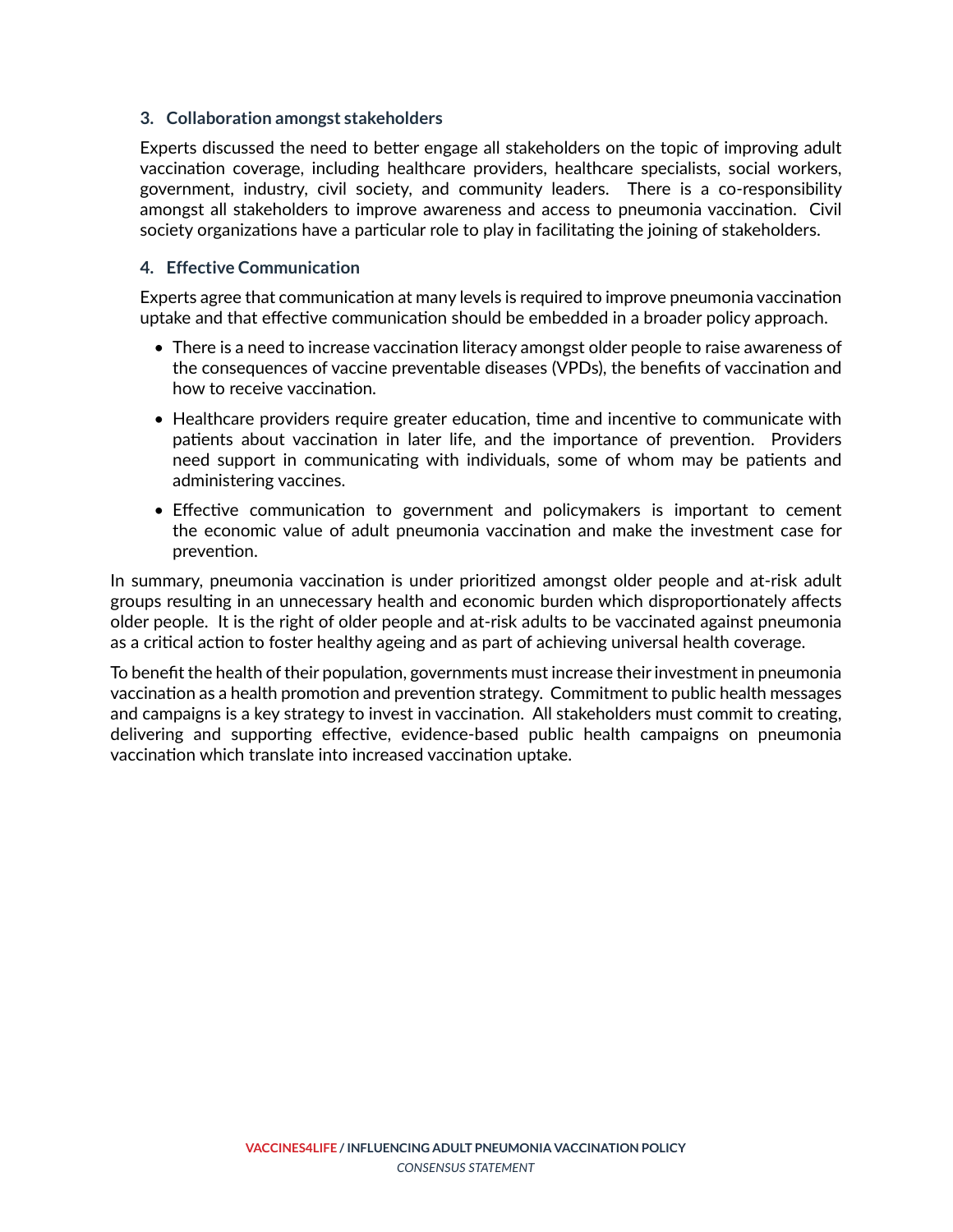# References

- 1. Pelton SI, Shea KM, Farkouh RA, Strutton DR, Braun S, Jacob C, et al. Rates of pneumonia among children and adults with chronic medical conditions in Germany. BMC Infectious Diseases [Internet]. 2015 Oct 30 [cited 2022 Mar 2];15(1):1–8. Available from: https://bmcinfectdis.biomedcentral.com/articles/10.1186/s12879-015-1162-y
- 2. Quinton LJ, Walkey AJ, Mizgerd JP. Integrative physiology of pneumonia. Physiological Reviews [Internet]. 2018 May 16 [cited 2022 Mar 2];98(3):1417–64. Available from: https://journals.physiology.org/doi/abs/10.1152/ physrev.00032.2017
- 3. Roth GA, Abate D, Abate KH, Abay SM, Abbafati C, Abbasi N, et al. Global, regional, and national age-sex-specific mortality for 282 causes of death in 195 countries and territories, 1980–2017: a systematic analysis for the Global Burden of Disease Study 2017. The Lancet [Internet]. 2018 Nov 10 [cited 2022 Mar 2];392(10159):1736–88. Available from: http://www.thelancet.com/article/S0140673618322037/fulltext
- 4. Ipsos Healthcare. PneuVUE report: a new view into pneumonia among older adults. 2016.
- 5. World Health Organization. UN Decade of Healthy Ageing [Internet]. [cited 2022 Feb 22]. Available from: https:// www.who.int/initiatives/decade-of-healthy-ageing
- 6. World Health Organization. Global report on ageism. Geneva; 2021.